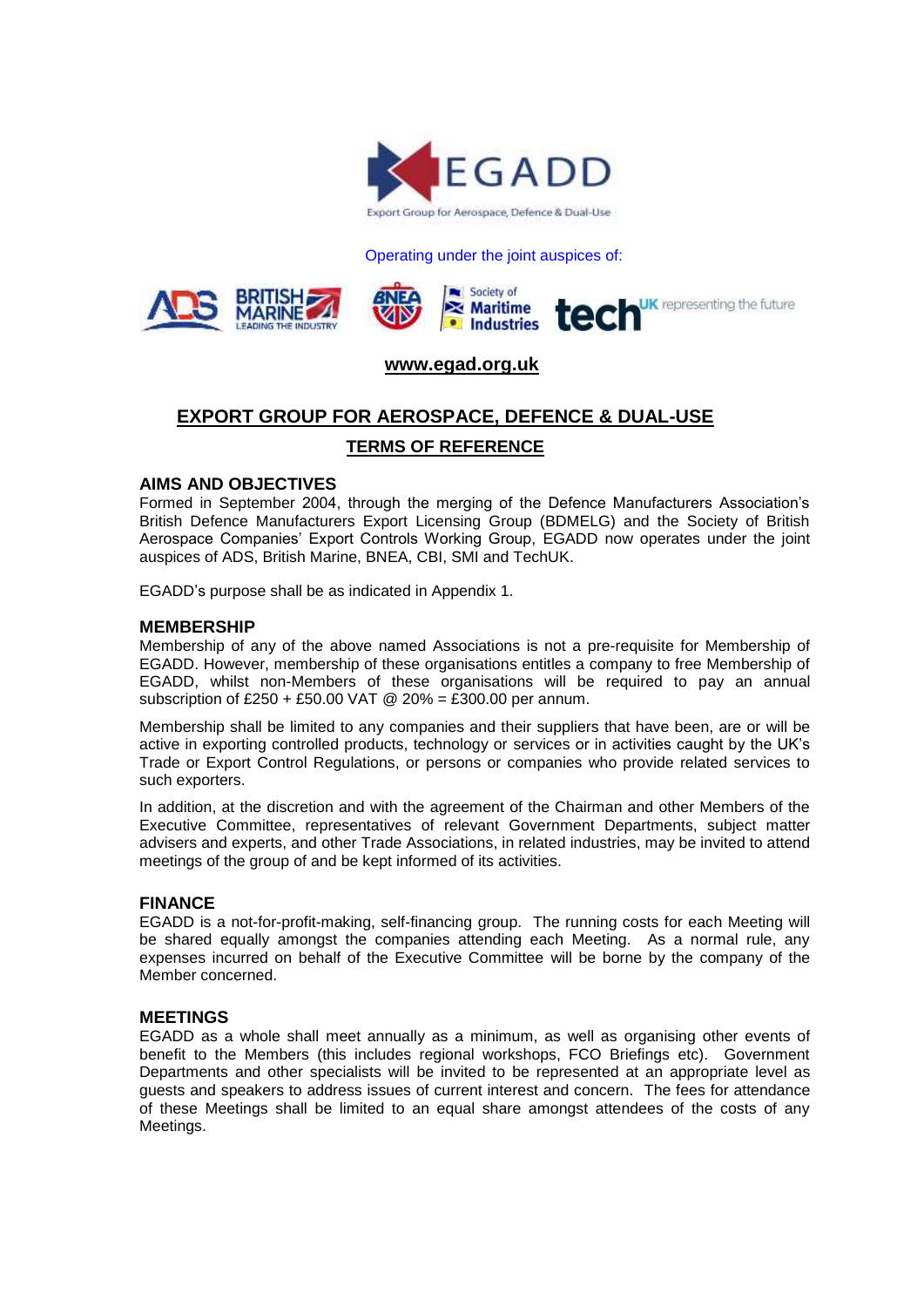## **THE EXECUTIVE COMMITTEE**

EGADD is run by an Executive Committee (a minimum of 8 persons, and a maximum of 18, with a quorum of 6 to validate an EC meeting, plus any Honorary Members), which is intended to provide a broad spectrum of Industrial representation. The initial Executive Committee was formed, at EGADD's inception by the combination of the Executive Committee of the BDMELG and the Members of the SBAC's Export Controls Working Group.

In 2009 the Executive Committee decided to change its nature and composition, to enable the Group to be seen to operate in a more democratic way, and to allow and facilitate the inflow of fresh Members to be achieved. The future purpose of EGADD shall be to raise awareness of the profession of export control compliance.

The Executive Committee shall be elected by democratic vote of the EGADD Membership at the annual Main Meetings of the EGADD from 2009 onwards, on a rolling basis with a third of the seats on the EC being made open for election, and with each individual Member having one vote. Votes may be cast at the Main Meeting or by nominated proxy.

Executive Committee Members will normally serve on the Committee for three years, unless they retire or miss three consecutive meetings, in which case they will be open to being automatically retired, by resolution of the EC Members. At the end of their three-year period, Executive Committee Members will be eligible to stand for re-election for a further term.

The Secretary will maintain a list of candidates to stand for election to the Executive Committee. All candidates must be capable, willing and able to contribute to the group's activities. Election to the EC is personal, and based on that person's own expertise. If an EC Member changes his/her company, then their continued presence on the EC will be subject to review by their fellow EC Members.

The Committee will have the authority to co-opt Members as necessary.

The Executive Committee will appoint a Chairperson and up to three Vice-Chairpersons. The Secretary will be provided by ADS, as an ex-officio Member of the EC. The names and company addresses of these appointees are to be notified to all Members.

The Committee will have the power to appoint past Chairpersons and Vice-Chairpersons to honorary non-voting posts, and for specified purposes and responsibilities, if deemed appropriate, on their retirement from these positions, in exceptional circumstances.

Minutes shall be kept of all Executive Meetings and shall be circulated to all Members of the Committee. The Minutes shall record: all appointments of officers; the names of all attendees at each meeting; a record of all recommendations, resolutions and proceedings.

#### **ORGANISATION**

EGADD although an independent body, is administered by ADS, who handle all Membership matters, organise Group Meetings and disseminate information as directed by the Executive **Committee.** 

Applications for Membership should be addressed to:-

The Membership Secretary (EGADD) c/o ADS "ShowCentre" ETPS Road Farnborough Hampshire GU14 6FD Tel: +44 (0) 20 7091 7822 Fax: +44 (0) 20 7091 4545 E-Mail: [brinley.salzmann@adsgroup.org.uk](mailto:brinley.salzmann@adsgroup.org.uk)

and can specify EGAD Membership only. Membership of ADS, British Marine, BNEA, CBI, SMI and TechUK is not a prerequisite.